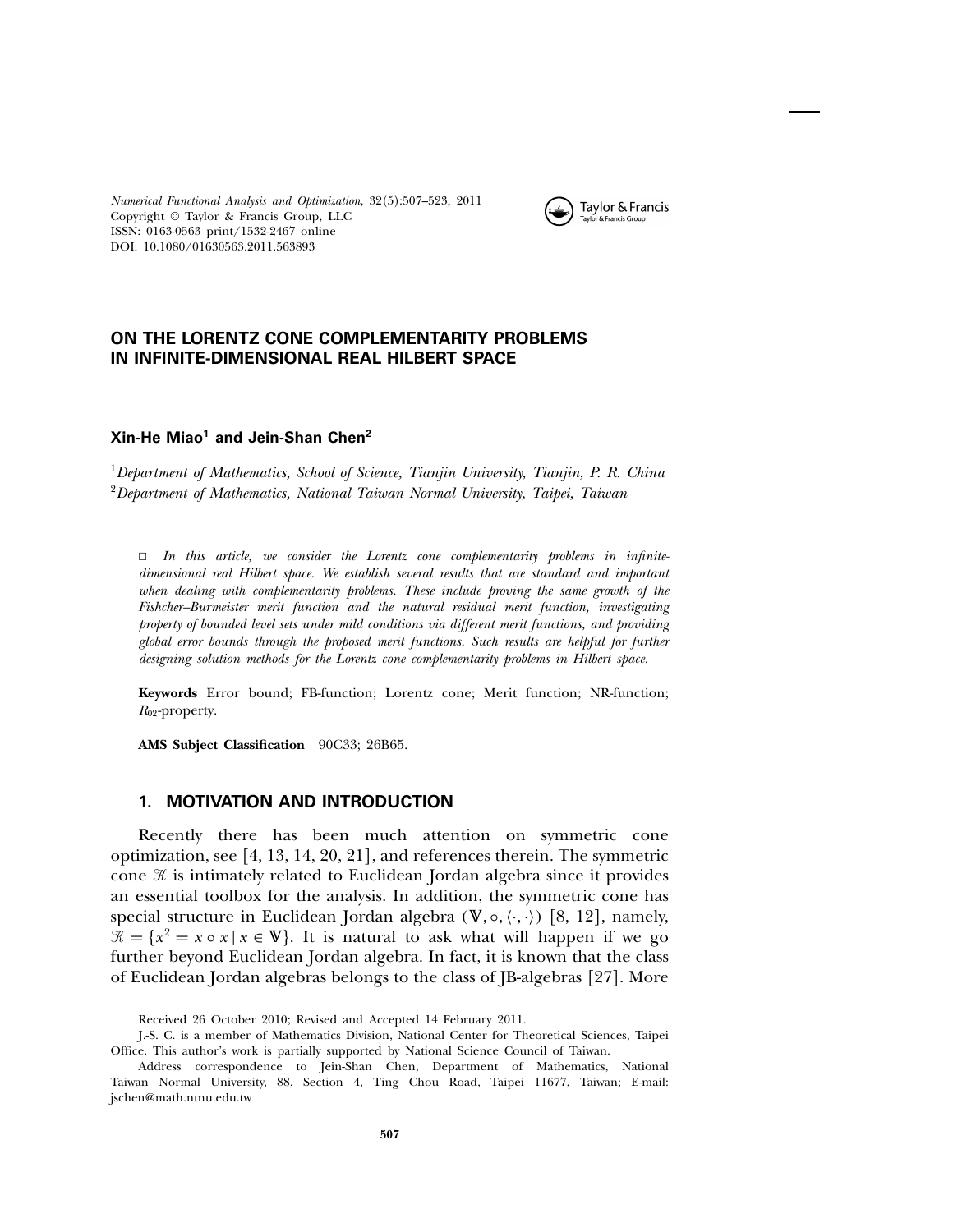specifically, a finite-dimensional JB-algebra coincides with a Euclidean Jordan algebra. There is a subclass of JB-algebras called JB-algebra of finite rank which attracts our attention because every JB-algebra of finite rank is direct sums of spin factors and Euclidean Jordan algebras. What is a spin factor? Indeed, a spin factor has form of  $\mathbb{R} \oplus \mathcal{H}$  where  $\mathcal{H}$  is a Hilbert space. In view of this, we realize that Hilbert space is the very basic structure when we go beyond a Euclidean Jordan algebra. This is the main motivation why we consider the complementarity problems in Hilbert space. We will focus on real Hilbert space for the sake of convenience and reality.

Let  $\mathcal H$  be a real Hilbert space endowed with an inner product  $\langle \cdot, \cdot \rangle$ , and write the norm induced by  $\langle \cdot, \cdot \rangle$  as  $\|\cdot\|$ . In general, the set of squared elements in  $\mathcal H$  is no longer self-dual. We will define a Lorentz cone denoted by  $\Omega$  which is self-dual in next section. Then, given a bounded continuous function  $F : \mathcal{H} \to \mathcal{H}$ , we will focus on the Lorentz cone complementarity problem (CP for short) which is to find an element  $z \in \mathcal{H}$  such that

$$
z \in \Omega
$$
,  $w = F(z) \in \Omega$ , and  $\langle z, w \rangle = 0$ . (1)

Such a problem is a natural extension of symmetric cone complementarity problems (SCCPs) in Euclidean Jordan algebras. In the finite-dimensional space, a well-known approach for solving the SCCPs is merit function method, which reformulates the SCCPs as a global minimization over Euclidean Jordan algebras via a certain merit function [1, 2, 5, 6, 9, 13, 19, 25, 26]. For this approach, it aims to find a smooth function  $\Phi : \mathbb{V} \times \mathbb{V} \to$  $\mathbb{R}_+$  such that

$$
\Phi(x, y) = 0 \Longleftrightarrow x \in \mathcal{K}, \quad y \in \mathcal{K} \quad \text{and} \quad \langle x, y \rangle = 0,
$$

where  $\mathcal X$  is the symmetric cone in  $\mathbb V.$  Then, the SCCPs can be expressed as an unconstrained smooth minimization problem:

$$
\min_{x \in \mathbb{V}} \Psi(x) := \Phi(x, F(x)),
$$

we call such a  $\Psi$  a merit function for the SCCPs. It is well known that the complementarity function associated with the symmetric cone plays a key role in the development of merit function methods. For the approach to be effective, the choice of the complementarity function is crucial. Recently, merit function method was extended to solve the Lorentz cone complementarity problems in the setting of infinite-dimensional real Hilbert space (see [7, 22, 29]).

In finite-dimensional space, two popular symmetric cone complementarity functions are the Fischer-Burmeister (FB) symmetric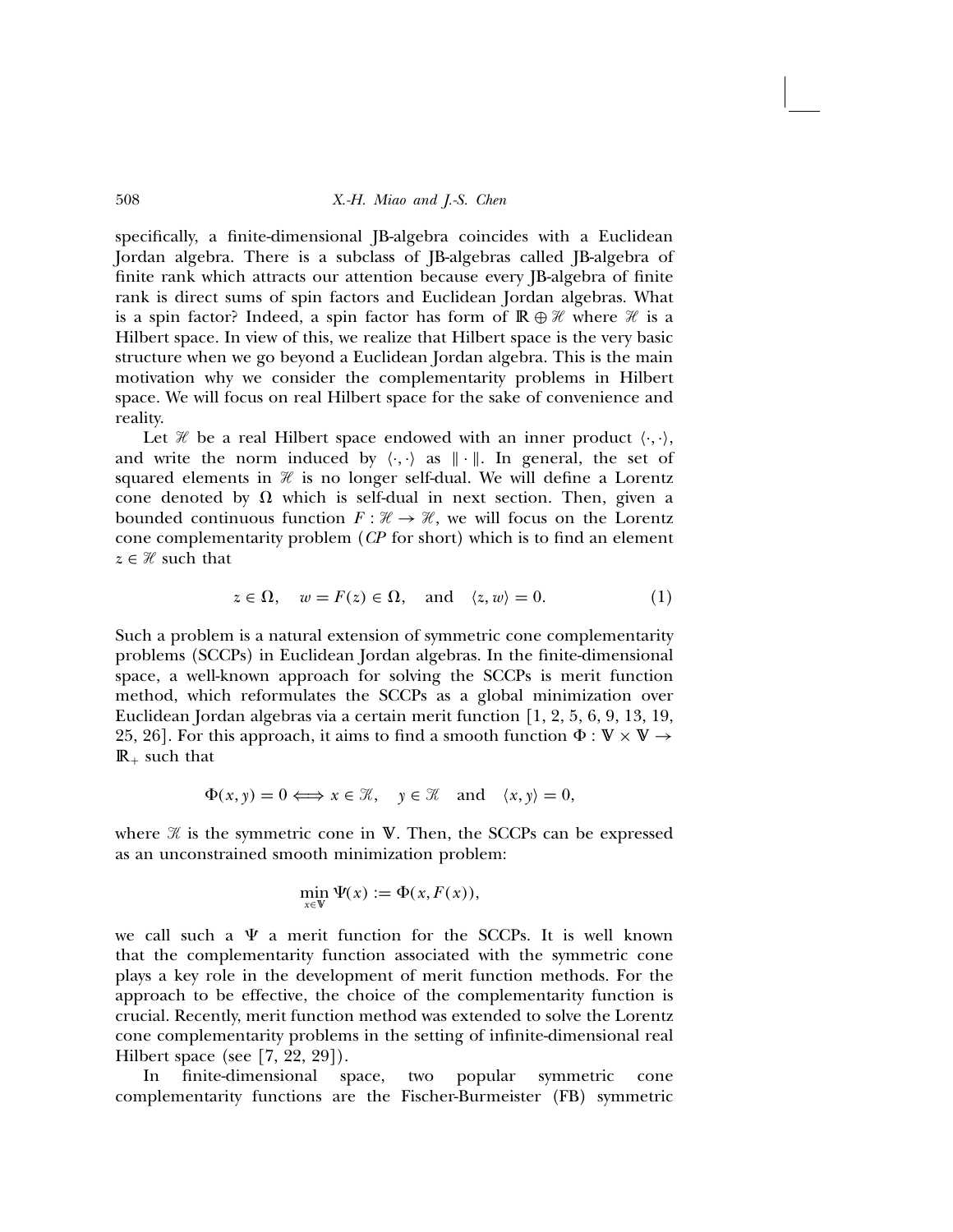cone complementarity function  $\phi_{FB}$  and the natural residual (NR) symmetric cone complementarity function  $\phi_{NR}$ . Moreover, some properties of these two complementarity functions were studied. For example, the globally Lipschitzian continuty [23], strongly semismooth property [2], the global Lipschitz continuous gradients [18], etc.

In real Hilbert space  $\mathcal{H}$ , the Fischer–Burmeister (FB) function was introduced in [7, 29] and defined as

$$
\phi_{\text{FB}}(z, w) := (z^2 + w^2)^{1/2} - (z + w) \quad \forall z, w \in \mathcal{H}, \tag{2}
$$

where  $z^2$  and  $z^{1/2}$  will be explained in next section. Let  $z_+$  denote the metric projection  $\Pi_{\Omega}(z)$  of  $z \in \mathcal{H}$  onto the Lorentz cone  $\Omega$ . Then, the NR complementarity function in infinite-dimensional real Hilbert space is given as follows

$$
\phi_{\rm NR}(z,w):=z-(z-w)_+\quad \forall z,w\in\mathcal{H}.
$$

When  $\mathcal{H} = \mathbb{R}$ , for these two complementarity functions, Tseng [25] proved the following important inequality:

$$
(2 - \sqrt{2}) \|\phi_{NR}(a, b)\| \le \|\phi_{FB}(a, b)\| \le (2 + \sqrt{2}) \|\phi_{NR}(a, b)\|.
$$
 (3)

Recently, Bi et al. [1] extended this important inequality to the setting of symmetric cones. Along this direction, we generalize inequality (3) to the setting of Hilbert space. Next, we come to merit function approach for solving Lorentz cone complementarity problems in Hilbert space. To this end, we define  $\Phi_{FB} : \mathcal{H} \times \mathcal{H} \to \mathbb{R}$  as

$$
\Phi_{FB}(z, y) := \frac{1}{2} || \phi_{FB}(z, y) ||^2.
$$

Then, solving problem (1) is equivalent to solving the following unconstrained smooth minimization problem:

$$
\min_{z \in \mathcal{H}} \Psi_{\text{FB}}(z) := \Phi_{\text{FB}}(z, F(z)) = \frac{1}{2} ||\phi_{\text{FB}}(z, F(z))||^2, \tag{4}
$$

where  $\Psi$  is called a *merit function* associated with  $\Omega$  in  $\mathcal{H}$ . In finitedimensional space, Bi et al. [1] have established the global error bound property of the FB merit function for the SCCPs. There is another kind of merit function which was also widely studied [3, 14, 28] in the setting of finite-dimensional space. It is a slight modification of the merit function studied by Yamashita and Fukushima, that is  $\Psi_{\alpha}: \mathbb{R}^n \times \mathbb{R}^n \to \mathbb{R}$  defined by

$$
\Psi_{\alpha}(x) := \Phi_{\alpha}(x, F(x)) = \frac{\alpha}{2} ||(x \circ F(x))_{+}||^{2} + \Phi_{\text{FB}}(x, F(x)), \quad (5)
$$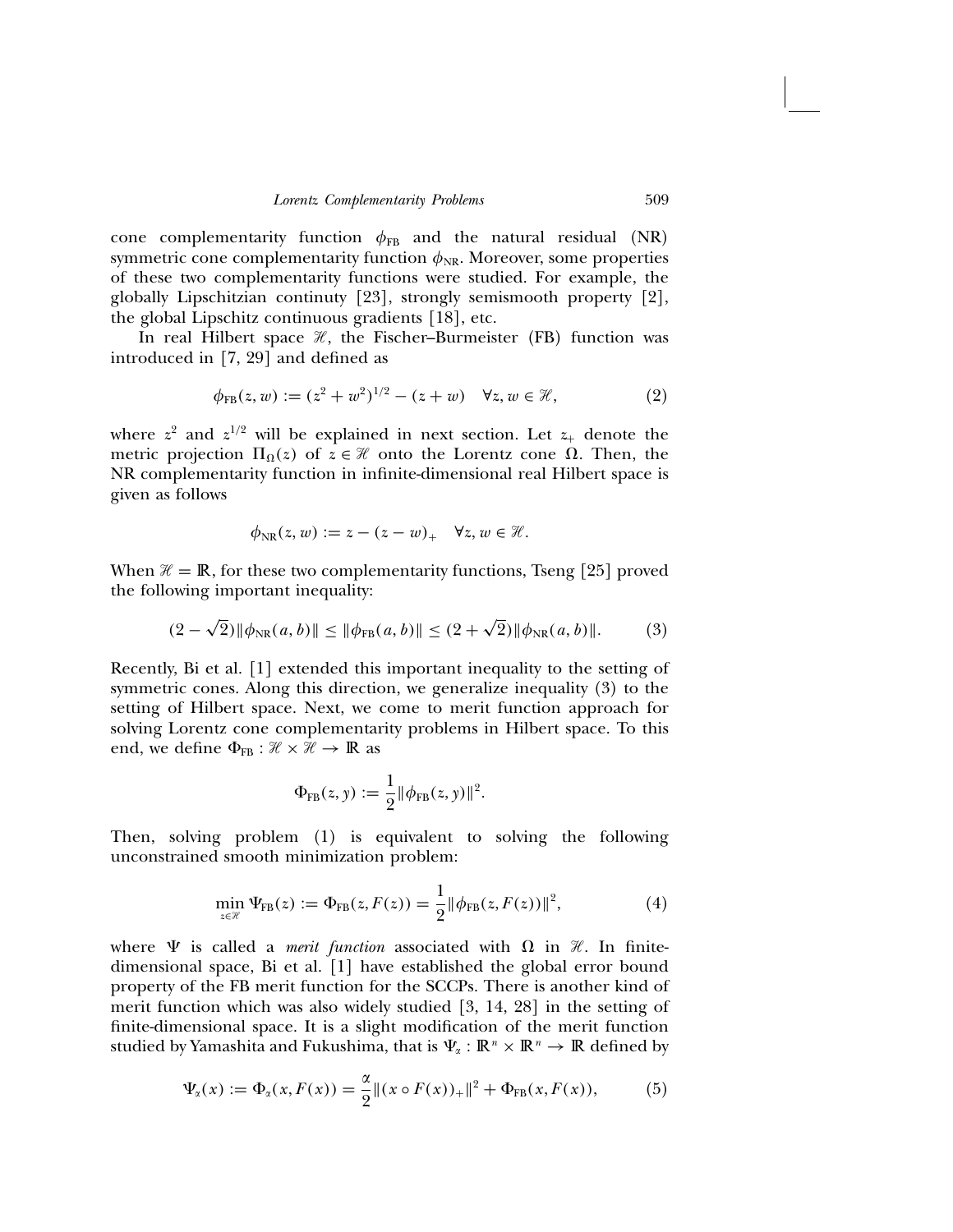where  $\alpha \geq 0$ . When  $\alpha = 0$ ,  $\Psi_{\alpha}$  reduces to FB merit function. When  $\alpha = 1$ , Chen [3] established the global error bound property of the merit function  $\Psi_{\alpha}$  for the SOCCPs; Liu et al. [14] obtained the global error bound property of the merit function  $\Psi_{\alpha}$  for the SCCPs. In this article, we also generalize  $\Psi_{\alpha}$  to the setting of Hilbert space and explore similar results. Property of bounded level sets will be discussed as well. In particular, it only takes  $F$  being  $R_{02}$ -function to guarantee property of bounded level set for  $\Psi_{\alpha}$ . However, it needs much more stronger conditions for  $\Psi_{FR}$  to hold such property. All the results established in this article are standard and important when dealing with complementarity problems, in particular, they are helpful for further designing solution methods for problem (1).

#### 2. PRELIMINARIES

In this section, we briefly introduce some basic concepts in real (infinite-dimensional or finite-dimensional) Hilbert space  $\mathcal{H}$ , and review some basic materials. These concepts and materials play important roles in subsequent analysis. More details and related results can be found in [7, 16, 17, 29].

Let  $\mathcal X$  be a infinite-dimensional real Hilbert space with the inner product  $\langle \cdot, \cdot \rangle$ , and e be an unit vector in  $\mathcal{H}$  (i.e.,  $||e|| = \sqrt{\langle e, e \rangle} = 1$ ). In [7], Chiang, Pan, and Chen considered the following closed convex cone

$$
\Omega(e, r) = \{ z \in \mathcal{H} \mid \langle z, e \rangle \ge r \|z\| \},\
$$

where  $r \in \mathbb{R}$  and  $e \in \mathcal{H}$  with  $0 < r < 1$  and  $||e|| = 1$ . Define

$$
\langle e \rangle^{\perp} := \{ x \in \mathcal{H} \mid \langle x, e \rangle = 0 \},
$$

that is,  $\langle e \rangle^{\perp}$  is the orthogonal complementarity space of e in H. Since H is a Hilbert space, for any element  $z \in \mathcal{H}$ , there are  $x \in \langle e \rangle^{\perp}$  and  $\lambda \in \mathbb{R}$  such that  $z = x + \lambda e$  (in fact,  $\lambda = \langle z, e \rangle$ ). With this, it can be verified that

$$
\Omega(e,r) = \left\{ z \in \mathcal{H} \mid \langle z,e \rangle \geq r \|z\| \right\} = \left\{ z = x + \lambda e \mid \lambda \geq \frac{r}{\sqrt{1-r^2}} \|x\| \right\}.
$$

Hence, for the closed convex cone  $\Omega(e, r)$ , when  $r = \frac{1}{\sqrt{2}}$ , we can see

$$
\Omega\bigg(e, \frac{1}{\sqrt{2}}\bigg) = \Omega^*\bigg(e, \frac{1}{\sqrt{2}}\bigg),
$$

where  $\Omega^*(e, \frac{1}{\sqrt{2}})$  is the dual cone of  $\Omega(e, \frac{1}{\sqrt{2}})$ , that is,  $\Omega^*(e, \frac{1}{\sqrt{2}}) := \{z \in$  $\mathcal{H} \mid \langle z, w \rangle \geq 0, \ \forall w \in \Omega(e, \frac{1}{\sqrt{2}}) \}.$  This illustrates that  $\Omega\left(e, \frac{1}{\sqrt{2}}\right)$  is a self-dual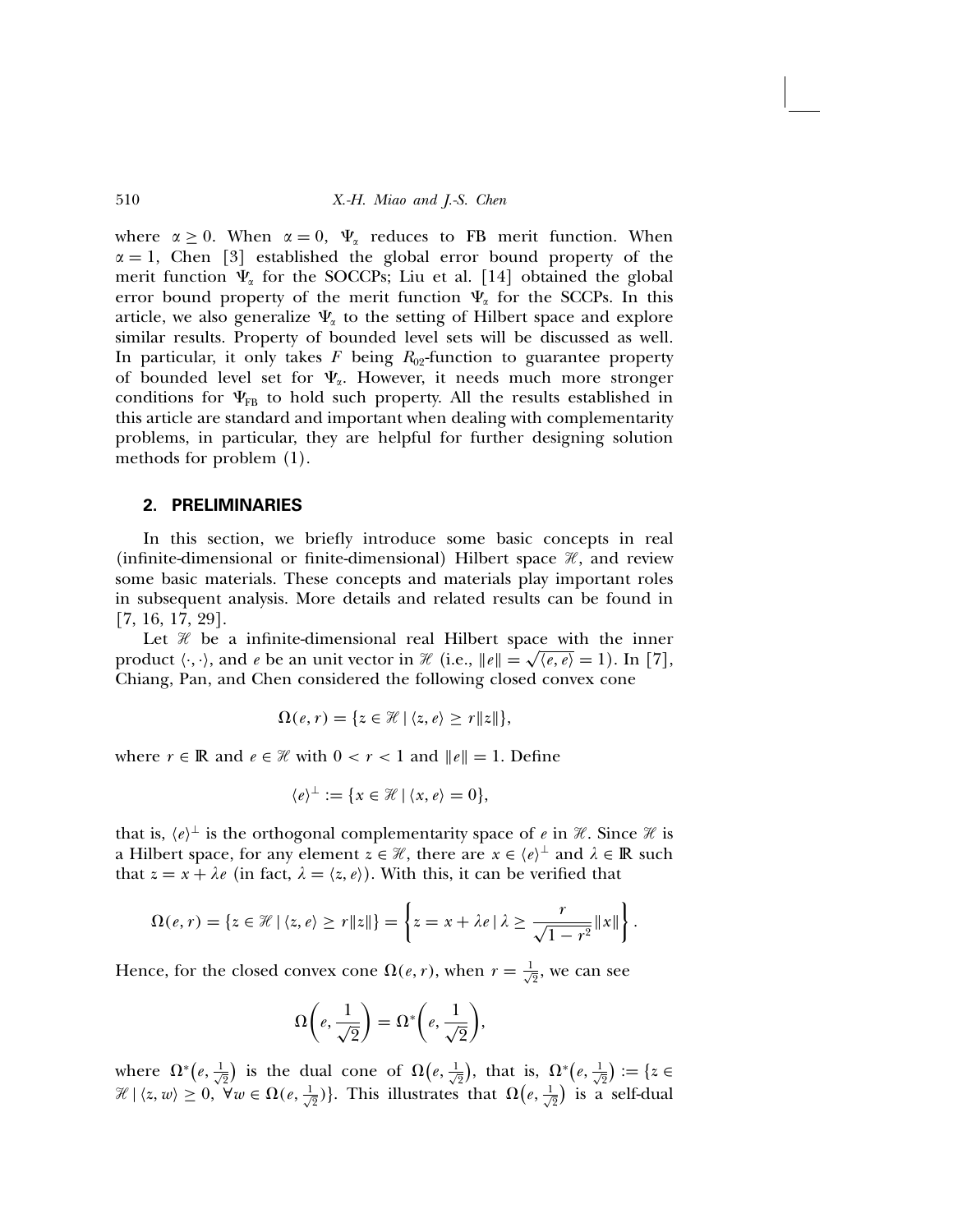closed convex cone. In particular, if  $\mathcal{H} = \mathbb{R}^n$  and  $e = (1, 0) \in \mathbb{R} \times \mathbb{R}^{(n-1)}$ , the set  $\Omega(e, \frac{1}{\sqrt{2}})$  coincides with the Lorentz cone (also called second-order cone)  $\mathbb{X}^n$  in  $\mathbb{R}^n$ . In view of this,  $\Omega(e, \frac{1}{\sqrt{2}})$  is called the Lorentz cone (or second-order cone) in  $\mathcal X$ . Throughout this article, for the sake of simplicity, we denote  $\Omega := \Omega(e, \frac{1}{\sqrt{2}})$ . For any  $z \in \mathcal{H}$ , we write  $z \ge 0$  ( $z > 0$ ) when  $z \in \mathcal{H}$  $\Omega(z \in \text{int}(\Omega))$ , and  $z \preceq 0$  $(z \prec 0)$  denote  $-z \in \Omega(-z \in \text{int}(\Omega))$ .

Now, we come to the Jordan product in  $\mathcal H$  associated with the Lorentz cone  $\Omega$ . For any elements  $z, w \in \mathcal{H}$  with  $z = x + \lambda e$  and  $w = y + \mu e$ , where  $x, y \in \langle e \rangle^{\perp}$  and  $\lambda, \mu \in \mathbb{R}$ , the *Jordan product* of z and w is defined by

$$
z \circ w = \mu x + \lambda y + \langle z, w \rangle e.
$$

Therefore,  $z^2$  means  $z \circ z$  for any  $z \in \mathcal{H}$ . From the definition of Jordan product and direct computation, it is not hard to prove the following properties.

## Lemma 2.1.

- (a) For any  $z = x + \lambda e \in \mathcal{H}$  with  $x \in \langle e \rangle^{\perp}$  and  $\lambda \in \mathbb{R}$ , there have  $z^2 = 2\lambda x +$  $||z||^2 e \in \Omega$ , and  $\langle z,z\rangle = \langle z^2,e\rangle = ||z||^2$ .
- (b)  $z \circ w = w \circ z$  and  $z \circ e = z$  for any  $z, w \in \mathcal{H}$ .
- (c)  $(z + w) \circ v = z \circ v + w \circ v$  for all  $z, w, v \in \mathcal{H}$ .
- (d)  $\langle z, w \circ v \rangle = \langle w, z \circ v \rangle = \langle v, z \circ w \rangle$  for all  $z, w, v \in \mathcal{H}$ .
- (e) If  $z = x + \lambda e \in \Omega$ , there exists a unique element  $z^{1/2} \in \Omega$  such that  $z =$  $(z^{1/2}) \circ (z^{1/2}) = (z^{1/2})^2$ . Here

$$
z^{1/2} = \begin{cases} 0 & \text{if } z = 0, \\ \frac{x}{2\tau} + \tau e & \text{otherwise,} \end{cases} \quad \text{where } \tau = \sqrt{\frac{\lambda + \sqrt{\lambda^2 - ||x||^2}}{2}}.
$$

(f) For any  $z = x + \lambda e \in \mathcal{H}$ , if  $\lambda^2 - ||x||^2 \neq 0$ , then z is invertible with respect to the Jordan product, that is, there is a unique element  $z^{-1} \in \mathcal{H}$  such that  $z \circ z^{-1} = e$ , where

$$
z^{-1} = \frac{1}{\lambda^2 - ||x||^2}(-x + \lambda e).
$$

Moreover,  $z \in \text{int}(\Omega)$  if and only if  $z^{-1} \in \text{int}(\Omega)$ .

For any  $z \in \mathcal{H}$ , z can be expressed as  $z = x + \lambda e$  where  $x \in \langle e \rangle^{\perp}$  and  $\lambda \in \mathbb{R}$ . It is also easy to verify that z can be decomposed as

$$
z = x + \lambda e = (\lambda + ||x||)e_1(z) + (\lambda - ||x||)e_2(z)
$$
  
 :=  $\lambda_1(z)e_1(z) + \lambda_2(z)e_2(z)$ ,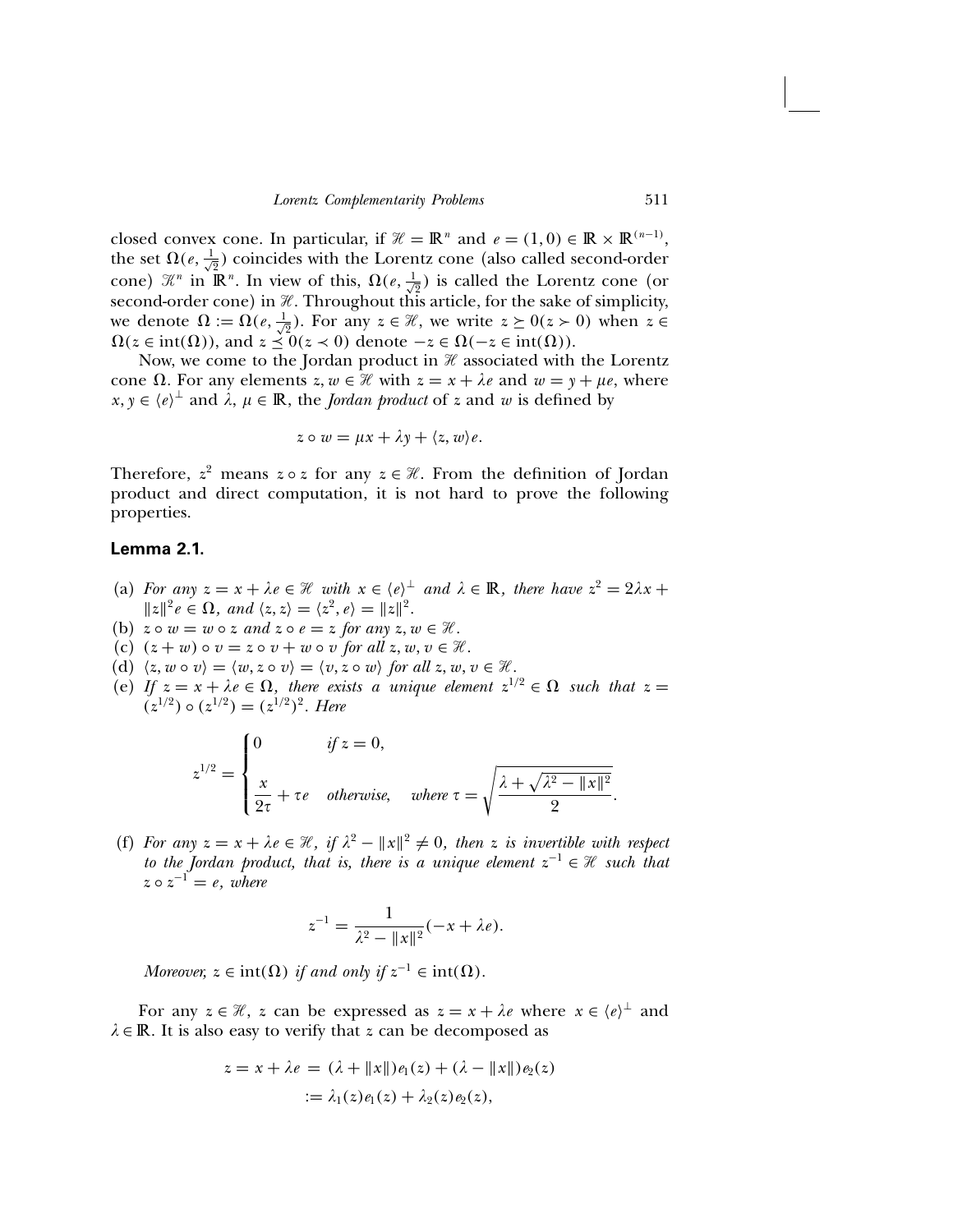where  $e_i(z) = \frac{1}{2}(e + (-1)^{i+1} \frac{x}{\|x\|})$  for  $i = 1, 2$  when  $x \neq 0$ , and  $e_i(z) = \frac{1}{2}(e + (-1)^{i+1} \frac{x}{\|x\|})$  $(-1)^{i+1}\tilde{x}$ ) for  $i = 1, 2$  when  $x = 0$  ( $\tilde{x}$  is any element in  $\langle e \rangle^{\perp}$  satisfying  $\|\tilde{x}\| =$ 1). Here,  $\lambda_1(z)$ ,  $\lambda_2(z)$  and  $e_1(z)$ ,  $e_2(z)$  are called the spectral values and the associated spectral vectors of z, respectively. In addition, if  $z \in \Omega$ , we have

$$
z^{1/2}=\sqrt{\lambda_1(z)}\mathbf{e}_1(z)+\sqrt{\lambda_2(z)}\mathbf{e}_2(z).
$$

Clearly, when  $x \neq 0$ , the factorizations of z and  $z^{1/2}$  are unique. Note that  $\{e_1(z), e_2(z)\}\$ is called a Jordan frame in the real Hilbert space  $\mathcal{H}$ .

Associated with every  $z \in \mathcal{H}$ , we define a linear transformation  $L_z : \mathcal{H} \to \mathcal{H}$  as follows

$$
L_z(w) := z \circ w \quad \text{for any } w \in \mathcal{H}.
$$

 $L_z$  is called the Lyapunov transformation from  $\mathcal H$  to  $\mathcal H$ . It can be seen that  $L_z \in \mathcal{L}(\mathcal{H})$ , where  $\mathcal{L}(\mathcal{H})$  denotes the Banach space of all continuous linear transformation from  $\mathcal X$  to  $\mathcal X$ .

For a convex cone  $\Omega$  in  $\mathcal{H}$ , let  $\Pi_{\Omega}$  denote the *metric projection* onto  $\Omega$  [10]. For an  $z \in \mathcal{H}$ ,  $z_+ := \Pi_{\Omega}(z)$  if and only if  $z_+ \in \Omega$  and  $||z - z_+|| \leq$  $||z - w||$  for all  $w \in Ω$ . This is also equivalent to  $\langle z - z_+, w - z_+ \rangle \le 0$  for any  $w \in \Omega$ . Since  $\Omega$  is convex cone, we have  $z_+$  is unique. Similarly,  $z_-\$  means  $\Pi_{\Omega}(-z)$ . Then, we have the following results.

**Lemma 2.2.** Let  $z = x + \lambda e \in \mathcal{H}$ . Then the following results hold.

(a) If  $z \geq 0$ ,  $z_{+} = z$  and  $z_{-} = 0$ . (b) If  $z \preceq 0$ ,  $z_+ = 0$  and  $z_- = z$ . (c) If  $z \notin \Omega$  and  $-z \notin \Omega$ , there have

$$
z_{+} = \frac{\|x\| + \lambda}{2\|x\|}x + \frac{\|x\| + \lambda}{2}e = \max\{\lambda + \|x\|, 0\}e_1(z)
$$

and

$$
z_{-} = \frac{\lambda - \|x\|}{2\|x\|}x + \frac{\|x\| - \lambda}{2}e = \max\{\|x\| - \lambda, 0\}e_2(z).
$$

- (d) For any  $z \in \mathcal{H}$ , we have  $z = z_+ z_-$  and  $||z||^2 = ||z_+||^2 + ||z_-||^2$ .
- (e) For any  $z \in \mathcal{H}$  and  $w \in \Omega$ , we have  $\langle z, w \rangle \le \langle z_+, w \rangle$  and  $|| (z + w)_+ || \ge$  $||z_+||.$
- (f) For any  $z \in \Omega$  and  $w \in \mathcal{H}$  with  $z^2 w^2 \in \Omega$ , we have  $z w \in \Omega$ .

**Proof.** These are well known results for projection and convex cones.  $\Box$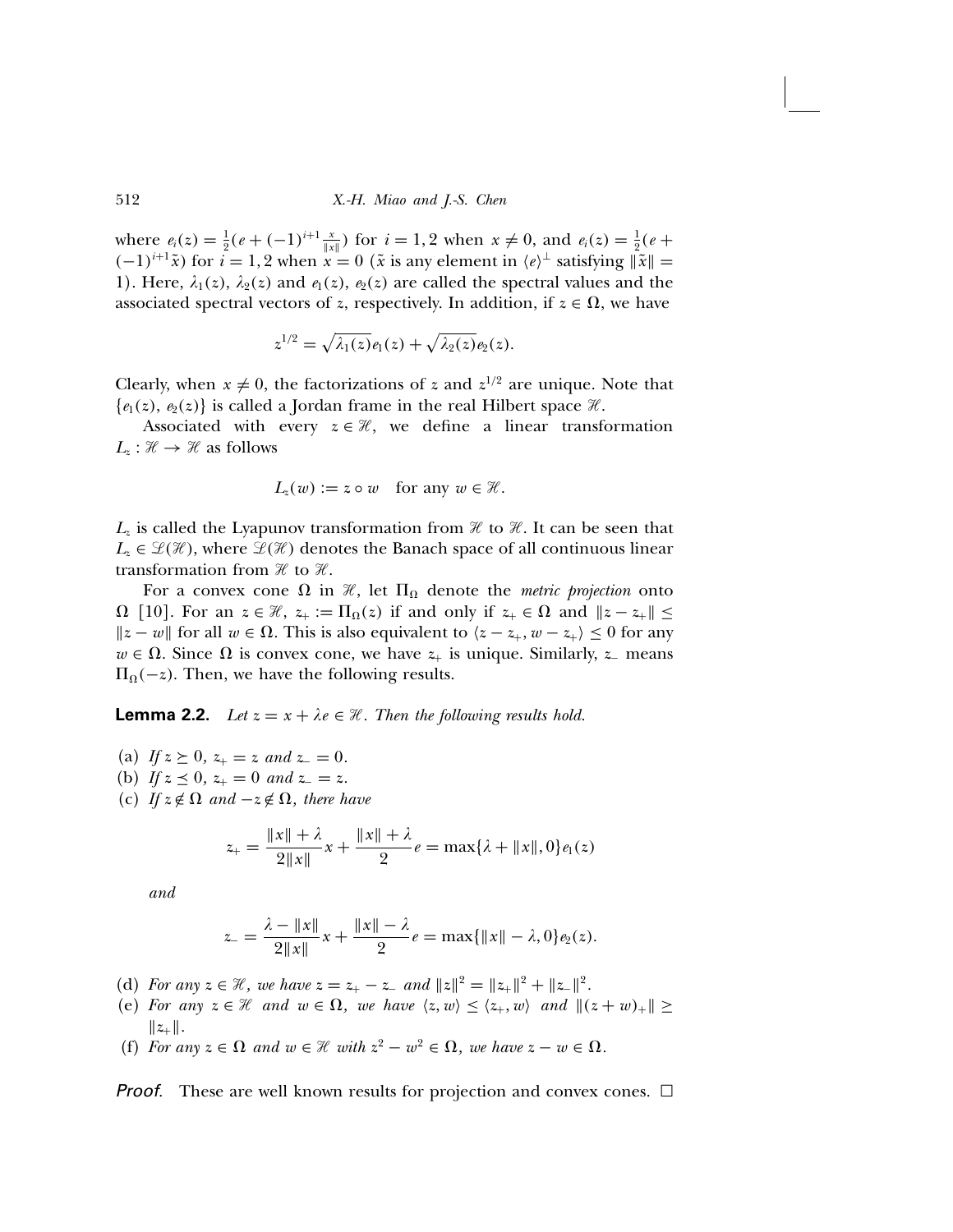**Lemma 2.3** [22, Lemma 3.3]. Let  $\mathcal{H}$  be a real Hilbert space and  $\phi_{FB}$ ,  $\Psi_{FB}$  be given as in (2) and (4), respectively. Then, for any  $z, w \in \mathcal{H}$ , we have

$$
4\Phi_{FB}(z,w) \ge 2\|\phi_{FB}(z,w)_+\|^2 \ge \|(-z)_+\|^2 + \|(-w)_+\|^2
$$

To close this section, we talk about other concepts that play important roles in analysis of boundedness of level sets.

**Definition 2.1.** Let  $\mathcal{H}$  be a real Hilbert space. For a bounded continuous mapping  $F : \mathcal{H} \to \mathcal{H}$ ,

(a) F has uniform P<sup>\*</sup>-property if there exists  $\rho > 0$  such that

$$
\max_{i=1,2} \langle (z-w) \circ (F(z) - F(w)), e_i(w) \rangle \ge \rho \|z-w\|^2 \quad \forall z, w \in \mathcal{H}
$$

where  $e_i(w)$  for  $i = 1, 2$  are the spectral vectors of w;

(b) F is called an  $R_{01}$ -function if for any sequence  $\{z^k\}$  such that

$$
\|z^k\| \to \infty, \quad \frac{(-z^k)_+}{\|z^k\|} \to 0 \quad \text{and} \quad \frac{(-F(z^k))_+}{\|z^k\|} \to 0 \quad \text{as } k \to \infty,
$$

we have

$$
\liminf_{k\to\infty}\frac{\langle z^k,F(z^k)\rangle}{\|z^k\|^2}>0;
$$

(c) F is called an  $R_{02}$ -function if for any sequence  $\{z^k\}$  such that

$$
\|z^k\| \to \infty, \quad \frac{(-z^k)_+}{\|z^k\|} \to 0 \quad \text{and} \quad \frac{(-F(z^k))_+}{\|z^k\|} \to 0 \quad \text{as } k \to \infty,
$$

we have

$$
\liminf_{k\to\infty}\frac{\lambda_1(z^k\circ F(z^k))}{\|z^k\|^2}>0.
$$

The above concepts are taken from [3, 14] in the setting of finitedimensional space. Every  $R_{01}$ -function is  $R_{02}$ -function. In fact,  $R_{02}$ -function is equivalent to  $R_0$ -property defined in [24, Definition 3.2]. Besides, we recall the concept of the strong monotonicity for a bounded continuous function  $F : \mathcal{H} \to \mathcal{H}$ . That is, we say that F is strongly monotone with modulus  $\mu > 0$  if for any  $z, w \in \mathcal{H}$ , there exist a constant  $\mu > 0$  such that

$$
\langle z-w, F(z)-F(w)\rangle \ge \mu \|z-w\|^2.
$$

.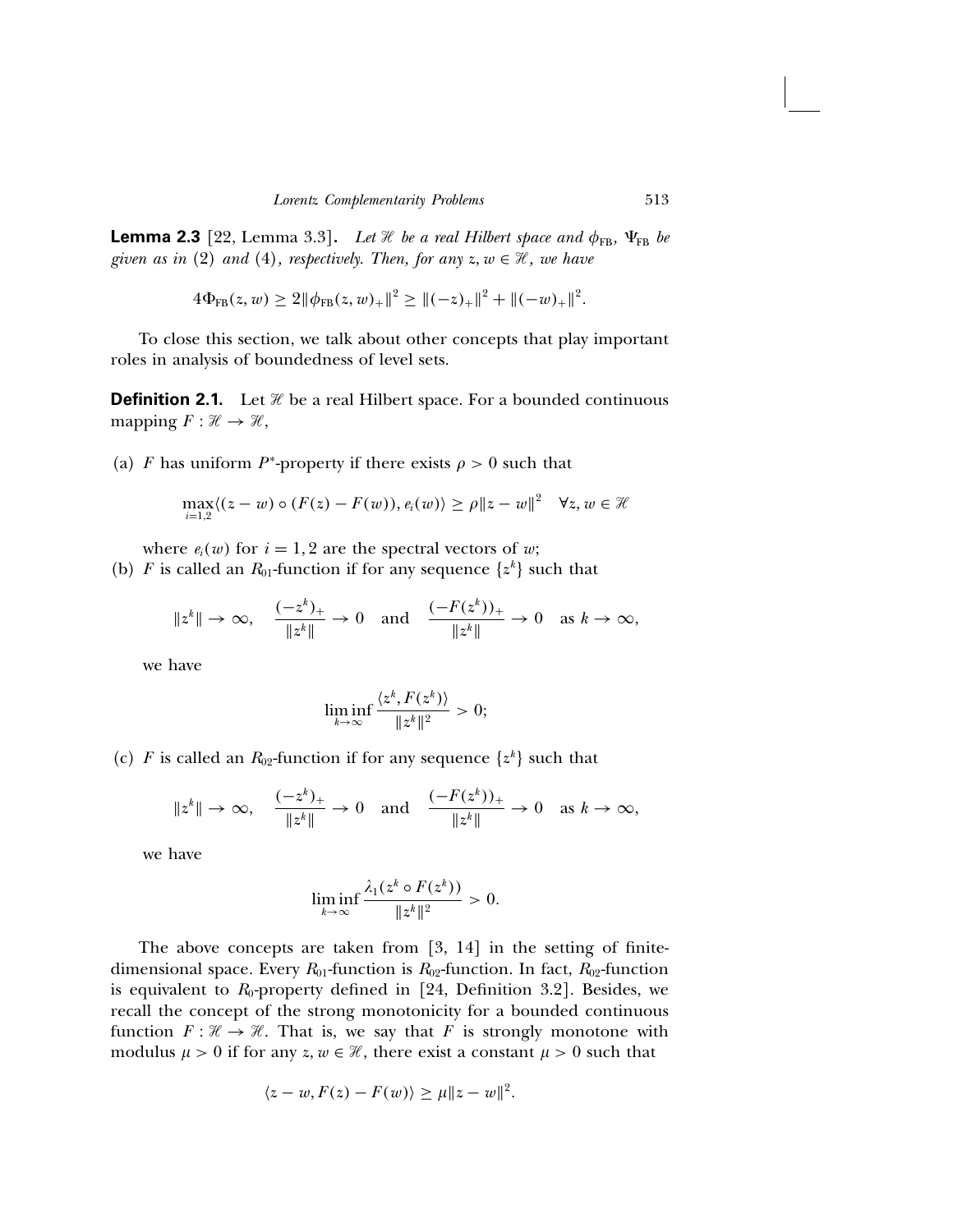## 3. THE SAME GROWTH OF FB AND NR MERIT FUNCTION

In this section, we will give our first main result of this article. To prove it, the following lemmas will be needed.

**Lemma 3.1.** Let  $\mathcal{H}$  be a real Hilbert space. For  $z \in \mathcal{H}$  with  $z = x + \lambda e$ , define  $|z| := z_+ + z_-$ , where  $z_+$  and  $z_-$  are the same as in Lemma 2.2. Then, we have

(a)  $\langle z_+, z_- \rangle = 0$  and  $z_+ \circ z_- = 0$ ; (b)  $|z|^2 = |z^2|$ ,  $|||z|| = ||z||$  and  $|z| = 2z_+ - z = z + 2z_-.$ 

Proof. The proof is obtained by straightforward calculation. thus it is omitted.  $\Box$ 

**Lemma 3.2.** Let  $\mathcal{H}$  be a real Hilbert space. For any  $z, w, u \in \mathcal{H}$ ,

(a) If  $z \geq 0$ ,  $w \geq 0$  and  $z \geq w$ , we have  $z^{1/2} \geq w^{1/2}$ ; (b) If  $z \ge 0$  and  $2z^2 = w^2 + u^2$ , we have  $z \ge \frac{1}{2}(w + u)$ .

**Proof.** (a) Let  $p = z^{1/2}$ ,  $q = w^{1/2}$  and  $r = p - q = x + \lambda e$ . To prove  $z^{1/2} \ge$  $w^{1/2}$ , we need to verity that  $\lambda \ge ||x||$ . Note that  $0 \le z - w = p^2 - (p - r)^2 = 0$  $2p \circ r - r^2$ . Let  $e_2 = \frac{1}{2}(e - \frac{x}{\|x\|})$  when  $x \neq 0$ , and  $e_2 = \frac{1}{2}(e - \tilde{x})$  ( $\tilde{x}$  is any element in  $\langle e \rangle^{\perp}$  satisfying  $\|\tilde{x}\| = 1$ ) when  $x = 0$ . Then, it follows that

$$
0 \le \langle 2p \circ r - r^2, e_2 \rangle
$$
  
=  $\langle 2p \circ r, e_2 \rangle - \langle r^2, e_2 \rangle$   
=  $\langle 2p, r \circ e_2 \rangle - (\lambda - ||x||)^2 \langle e_2, e_2 \rangle$   
=  $(\lambda - ||x||) \langle 2p, e_2 \rangle - \frac{(\lambda - ||x||)^2}{2},$ 

which implies  $\frac{(\lambda - ||x||)^2}{n^2} \leq (\lambda - ||x||)(2p, e_2)$ . This, together with  $p \geq 0$  and  $e_2 \geq 0$ , yields  $\lambda - ||x|| \geq 0$ . The desired result follows.

(b) The arguments are similar to those for [1, Lemma 3.1]. For completeness, we present them as follows. Since  $w^2 + u^2 - 2w \circ u = (w (u)^2 \geq 0$ , together with  $2z^2 = w^2 + u^2$ , this implies that

$$
z^{2} = \frac{1}{2}(w^{2} + u^{2}) \ge \frac{1}{4}(w^{2} + u^{2}) + \frac{1}{2}w \circ u = \frac{1}{4}(w + u)^{2}.
$$

From part (a) and  $z \ge 0$ , we have  $z \ge \frac{1}{2}|w + u| \ge \frac{1}{2}(w + u)$ .

**Theorem 3.1.** Let  $\mathcal{H}$  be a real Hilbert space. For any  $z, w \in \mathcal{H}$ , there holds

$$
(2 - \sqrt{2}) \|\phi_{NR}(z, w)\| \le \|\phi_{FB}(z, w)\| \le (2 + \sqrt{2}) \|\phi_{NR}(z, w)\|.
$$
 (6)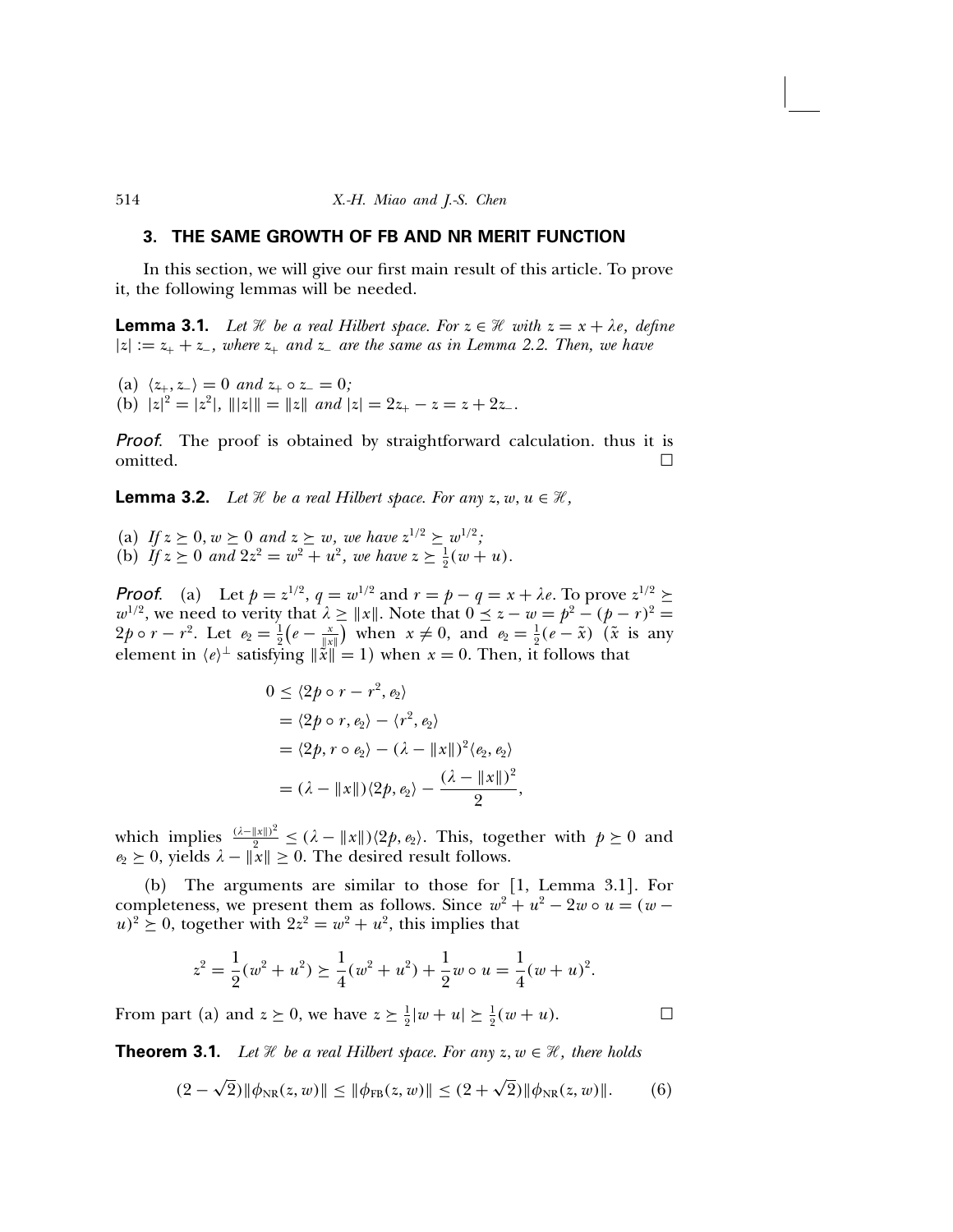**Proof.** Fix any  $z, w \in \mathcal{H}$ . If  $z^2 + w^2 = 0$ , we have  $z = w = 0$ . Hence, the desired result is obvious. If  $z^2 + w^2 \neq 0$ , by Lemma 3.1, we obtain

$$
\phi_{\rm NR}(z,w) = z - (z - w)_+ = \frac{1}{2}[(z + w) - |z - w|].
$$

Furthermore, we know

$$
\phi_{FB}(z, w) = z + w - (z^2 + w^2)^{1/2}
$$
  
= 2(z - (z - w)\_+) + 2(z - w)\_+ - (z - w) - (z^2 + w^2)^{1/2}  
= 2\phi\_{NR}(z, w) + |z - w| - (z^2 + w^2)^{1/2}.

Let  $p(z, w) = |z - w| - (z^2 + w^2)^{1/2}$ . In view of triangle inequality, to prove inequality (6), it suffices to verity that

$$
||p(z, w)|| \le \sqrt{2} ||\phi_{\rm NR}(z, w)||. \tag{7}
$$

To see this desired result, applying Lemma 3.2 gives

$$
|z - w| + (z + w) \le 2(z^2 + w^2)^{1/2}, \tag{8}
$$

Hence, we have

$$
2||p(z, w)||^2 - 4||\phi_{NR}(z, w)||^2
$$
  
=  $2 (||z - w||^2 + ||(z^2 + w^2)^{1/2}||^2 - 2(|z - w|, (z^2 + w^2)^{1/2}))$   
 $- ||z + w||^2 - |||z - w||^2 + 2(|z - w|, z + w)$   
=  $2||z - w||^2 - 2(|z - w|, 2(z^2 + w^2)^{1/2} - (z + w))$   
=  $||z - w|, |z - w| + (z + w) - 2(z^2 + w^2)^{1/2}) \le 0$ ,

where the inequality holds is due to that  $|z - w| \ge 0$  and (8). This implies that inequality (7) is true. Then, the proof is complete. that inequality (7) is true. Then, the proof is complete.

## 4. ERROR BOUND OF MERIT FUNCTIONS

Error bound is an important concept that indicates how close an arbitrary point is to the solution set of Lorentz cone complementarity problem (1). Thus, an error bound may be used to provide stopping criterion for an iterative method. As below, for FB merit function  $\Psi_{FB}$  and merit function  $\Psi_{\alpha}$ , we draw conclusions about the error bounds for the solution of infinite-dimensional Lorentz cone complementarity problem (1), respectively.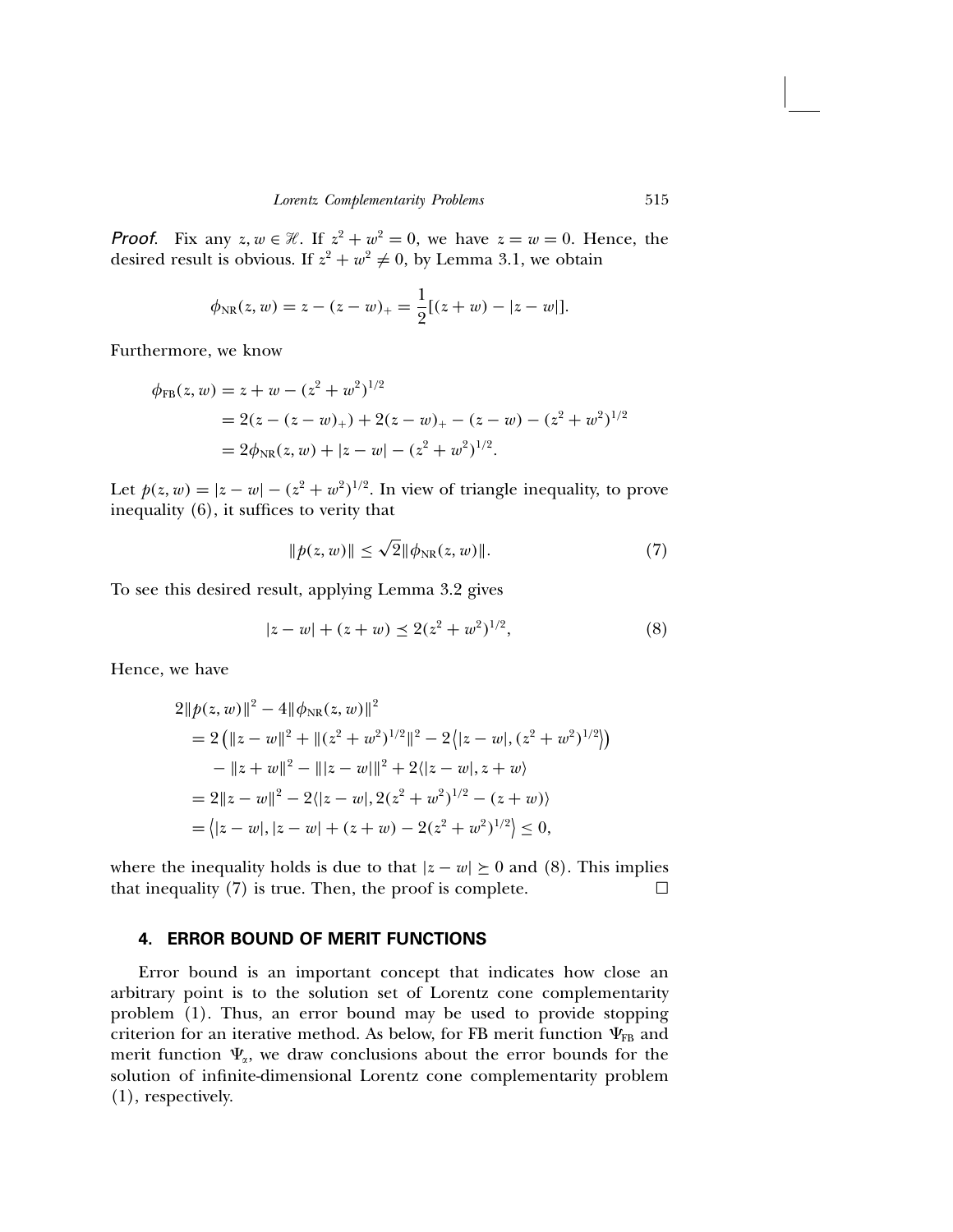For FB merit function  $\Psi_{FB}$ , we obtain a result about the error bounds for the solution of problem (1), which is an extension of [13, Theorem 6.3] in SCCP case.

**Proposition 4.1.** Suppose that F is strongly monotone with modulus  $\mu > 0$  and is Lipschitz continuous with constant l. Then,

$$
\frac{1}{(\sqrt{2}+1)(2+l)}\sqrt{\Psi_{FB}(z)} \leq \|z-z^*\| \leq \frac{l+1}{\mu(\sqrt{2}-1)}\sqrt{\Psi_{FB}(z)},
$$

**Proof.** Fix any  $z \in \mathcal{H}$ , let  $N(z) = \phi_{NR}(z, F(z))$ . Applying Theorem 3.1, we have

$$
(3 - 2\sqrt{2}) \|N(z)\|^2 \le \Psi_{\text{FB}}(z) \le (3 + 2\sqrt{2}) \|N(z)\|^2. \tag{9}
$$

Since  $N(z) = \phi_{NR}(z, F(z)) = z - (z - F(z))_{+}$ , it follows that  $F(z)$  –  $N(z) = (z - F(z))_{-} \ge 0$ ,  $z - N(z) = (z - F(z))_{+} \ge 0$  and  $\langle F(z) - N(z), z N(z)$  = 0. Because  $z^*$  is the unique solution of problem (1), we have

$$
0 \geq \langle F(z) - N(z), z - N(z) \rangle - \langle F(z) - N(z), z^* - N(z^*) \rangle
$$
  
\n
$$
- \langle F(z^*) - N(z^*), z - N(z) \rangle
$$
  
\n
$$
= \langle F(z) - F(z^*) - (N(z) - N(z^*)), z - z^* - (N(z) - N(z^*)) \rangle
$$
  
\n
$$
\geq \langle F(z) - F(z^*), z - z^* \rangle - \langle F(z) - F(z^*), N(z) - N(z^*) \rangle
$$
  
\n
$$
- \langle z - z^*, N(z) - N(z^*) \rangle
$$
  
\n
$$
\geq \mu \| z - z^* \|^2 - l \| z - z^* \| \| N(z) \| - \| z - z^* \| \| N(z) \|,
$$

where the last inequality is due to the strong monotonicity and the Lipschitz continuity of  $F$ . Thus, we obtain

$$
||z - z^*|| \le \frac{l+1}{\mu} ||N(z)||. \tag{10}
$$

On the other hand,

$$
||N(z)|| = ||z - (z - F(z))_{+} - (z^{*} - (z^{*} - F(z^{*}))_{+})||
$$
  
\n
$$
\le ||z - z^{*}|| + ||z - z^{*} - (F(z) - F(z^{*}))||
$$
  
\n
$$
\le 2||z - z^{*}|| + ||F(z) - F(z^{*})||
$$
  
\n
$$
\le (2 + l) ||z - z^{*}||. \tag{11}
$$

Combining  $(9)$ ,  $(10)$ , and  $(11)$  leads to

$$
\frac{1}{(\sqrt{2}+1)(2+l)}\sqrt{\Psi_{\text{FB}}(z)} \leq \|z-z^*\| \leq \frac{l+1}{\mu(\sqrt{2}-1)}\sqrt{\Psi_{\text{FB}}(z)}
$$

which is the desired result.  $\square$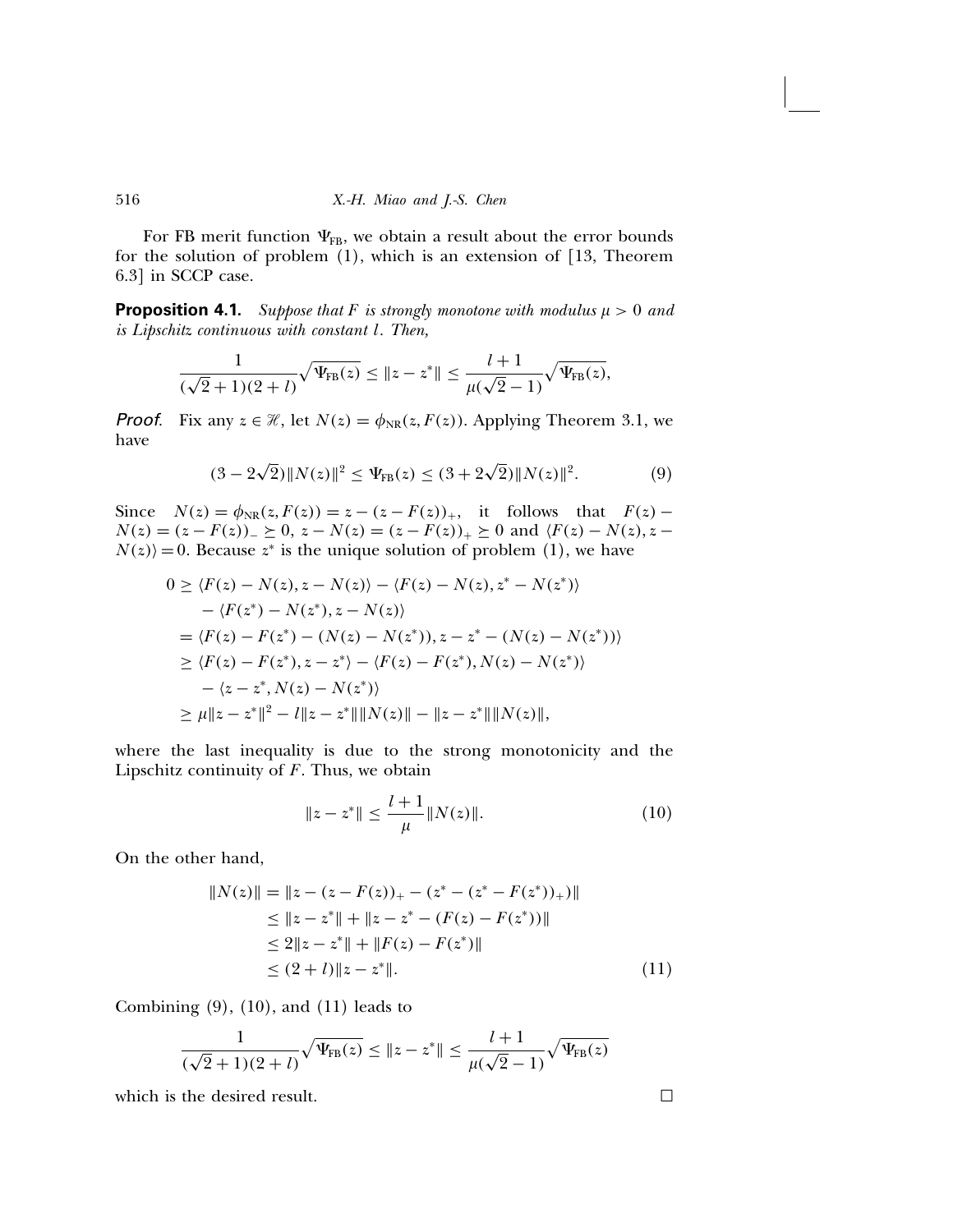From Proposition 4.1, we see that if we use FB merit function  $\Psi_{FB}$ to provide error bound for the solution of problem (1), we need the conditions of F being strongly monotone and Lipschitz continuous. However, to provide error bound for the solution of (1) via  $\Psi_{\alpha}$  merit function, we may weaken the aforementioned conditions to uniform  $P^*$ property. We will prove this in Proposition 4.2. For this purpose, we present two technical lemmas first.

**Lemma 4.1** [15, Lemma 2.2]. Let  $z = x + \lambda e$ ,  $w = y + \mu e \in \mathcal{H}$  with  $x, y \in$  $\langle e \rangle^{\perp}$  and  $\lambda, \mu \in \mathbb{R}$ . The following two conditions are equivalent:

(a)  $z \geq 0$ ,  $w \geq 0$ , and  $\langle z, w \rangle = 0$ ; (b)  $z \geq 0$ ,  $w \geq 0$ , and  $z \circ w = 0$ .

In each case, z and w operator commute.

**Lemma 4.2** [15, Lemma 2.4]. For any  $z, w \in \Omega$ , if z and w operator commute, then  $z \circ w \in \Omega$ .

**Proposition 4.2.** Let  $\Psi_{\alpha}$  be defined as in (5) and  $\alpha > 0$ . Suppose that F has uniform  $P^*$ -property and the CP (1) has a solution  $z^*$ . Then, there exists a scalar  $\tau > 0$  such that

$$
\tau \|z - z^*\|^2 \le \| (F(z) \circ z)_+\| + \| (-F(z))_+\| + \| (-z)_+\| \quad \forall z \in \mathcal{H}.
$$
 (12)

Moreover,

$$
||z-z^*|| \leq \theta \Psi_{\alpha}(z)^{\frac{1}{4}}, \quad \forall z \in \mathcal{H},
$$

where  $\theta$  is a positive constant.

**Proof.** Since F has the uniform  $P^*$ -property, there exists  $\rho > 0$  such that

$$
\rho \|z - z^*\|^2 \le \max_{i=1,2} \langle (z - z^*) \circ (F(z) - F(z^*)), e_i(z^*) \rangle, \tag{13}
$$

where  $\{e_i(z^*)|i=1,2\}$  is the Jordan frame about  $z^*$  in  $\mathcal{H}$ . From  $z^*$  being a solution of (1), it follows that

$$
(z - z^*) \circ (F(z) - F(z^*)) = z \circ F(z) - z \circ F(z^*) - z^* \circ F(z).
$$

Note that  $F(z^*) \in \Omega$ ,  $z^* \in \Omega$  and  $e_i(z^*) \in \Omega$ . By Lemmas 4.1, 4.2, and 2.2(e), we have

$$
\langle -z, F(z^*) \circ e_i(z^*) \rangle \le \langle (-z)_+, F(z^*) \circ e_i(z^*) \rangle
$$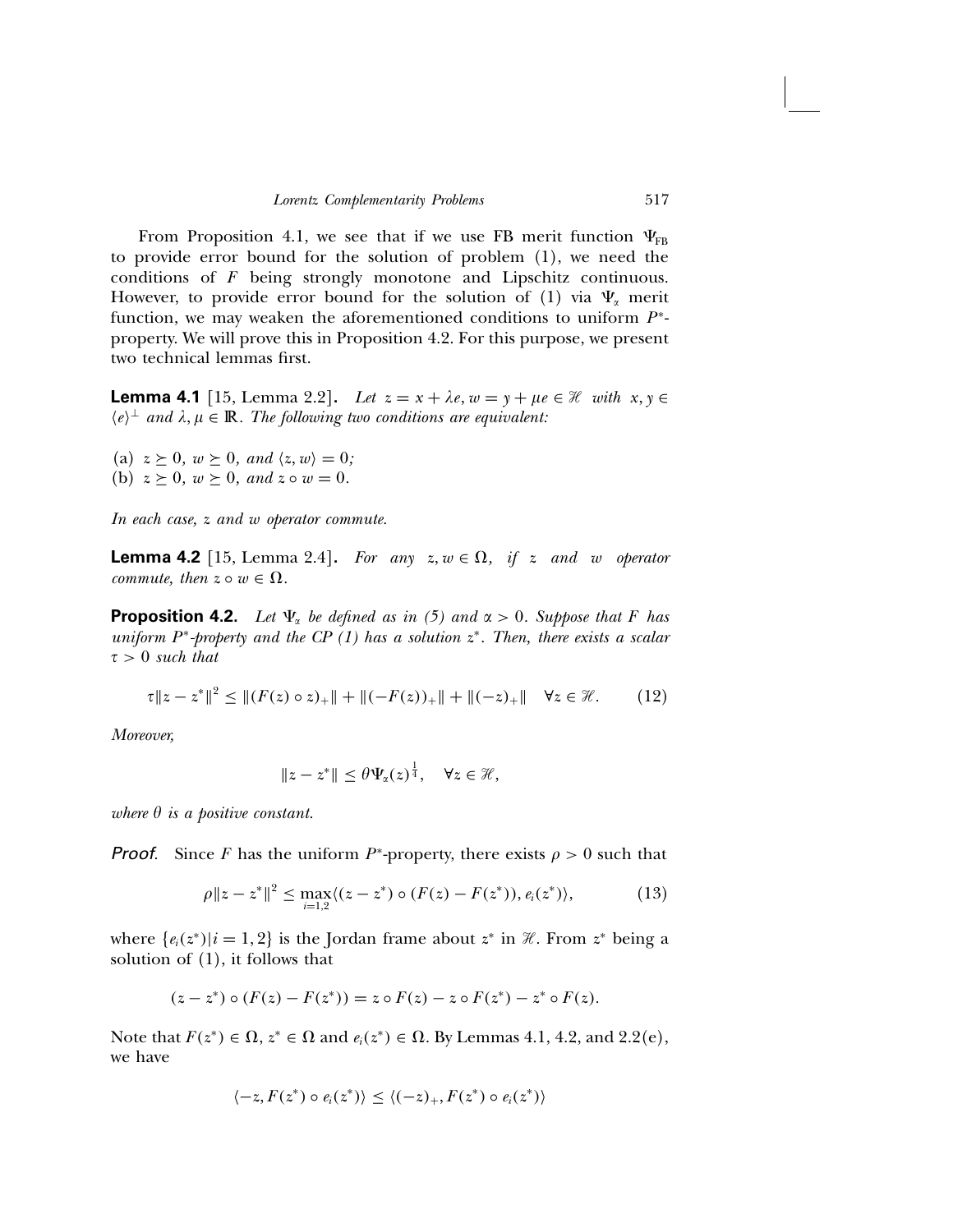and

$$
\langle -F(z), z^* \circ e_i(z^*) \rangle \le \langle (-F(z))_+, z^* \circ e_i(z^*) \rangle.
$$

Moreover, from Lemma 4.1, we have that  $z^*$  and  $F(z^*)$  share the same Jordan frame. Let

$$
z^* = \lambda_1(z^*)e_1(z^*) + \lambda_2(z^*)e_2(z^*)
$$

and

$$
F(z^*) = \lambda_1(F(z^*))e_1(z^*) + \lambda_2(F(z^*))e_2(z^*).
$$

Then, it follows that

$$
\langle (z - z^*) \circ (F(z) - F(z^*)), e_i(z^*) \rangle
$$
  
\n
$$
= \langle z \circ F(z), e_i(z^*) \rangle + \langle -z \circ F(z^*), e_i(z^*) \rangle + \langle -z^* \circ F(z), e_i(z^*) \rangle
$$
  
\n
$$
= \langle z \circ F(z), e_i(z^*) \rangle + \langle -z, F(z^*) \circ e_i(z^*) \rangle + \langle -F(z), z^* \circ e_i(z^*) \rangle
$$
  
\n
$$
\leq \langle (z \circ F(z))_+, e_i(z^*) \rangle + \langle (-z)_+, F(z^*) \circ e_i(z^*) \rangle + \langle (-F(z))_+, z^* \circ e_i(z^*) \rangle
$$
  
\n
$$
\leq ||(z \circ F(z))_+|| ||e_i(z^*)|| + ||(-z)_+|| ||F(z^*) \circ e_i(z^*)||
$$
  
\n
$$
+ ||(-F(z))_+|| ||z^* \circ e_i(z^*)||
$$
  
\n
$$
\leq \frac{1}{\sqrt{2}} [||(z \circ F(z))_+|| + \lambda_i(F(z^*))||(-z)_+|| + \lambda_i(z^*)||(-F(z))_+||]
$$
  
\n
$$
\leq \max \left\{ \frac{1}{\sqrt{2}}, \frac{\lambda_i(F(z^*))}{\sqrt{2}}, \frac{\lambda_i(z^*)}{\sqrt{2}} \right\} [||(z \circ F(z))_+|| + ||(-z)_+|| + ||(-F(z))_+||]
$$
  
\n
$$
\leq \max \left\{ \frac{1}{\sqrt{2}}, \frac{\lambda_2(F(z^*))}{\sqrt{2}}, \frac{\lambda_1(z^*)}{\sqrt{2}} \right\} [||(z \circ F(z))_+|| + ||(-z)_+|| + ||(-F(z))_+||],
$$

where the first inequality is from Lemma  $2.2(e)$ , and the last inequality is from the facts that  $\lambda_i(F(z^*)) \geq 0$ ,  $\lambda_1(z^*) \geq \lambda_2(z^*) \geq 0$  and  $z^* \circ F(z^*) = 0$ , i.e.,  $\lambda_i(F(z^*)) \cdot \lambda_i(z^*) = 0$  for  $i = 1, 2$ . Define

$$
\tau:=\frac{\rho}{\max\left\{\frac{1}{\sqrt{2}},\frac{\lambda_2(F(z^*))}{\sqrt{2}},\frac{\lambda_1(z^*)}{\sqrt{2}}\right\}}.
$$

This together (12) and (13) yields

$$
\tau \|z - z^*\|^2 \leq \| (F(z) \circ z)_+\| + \| (-F(z))_+\| + \| (-z)_+\| \quad \forall z \in \mathcal{H}.
$$

Now, we come to the second part of the proposition. We know that

$$
\Psi_{\alpha}(z) = \frac{\alpha}{2} ||(z \circ F(z))_{+}||^{2} + \Psi_{\text{FB}}(z),
$$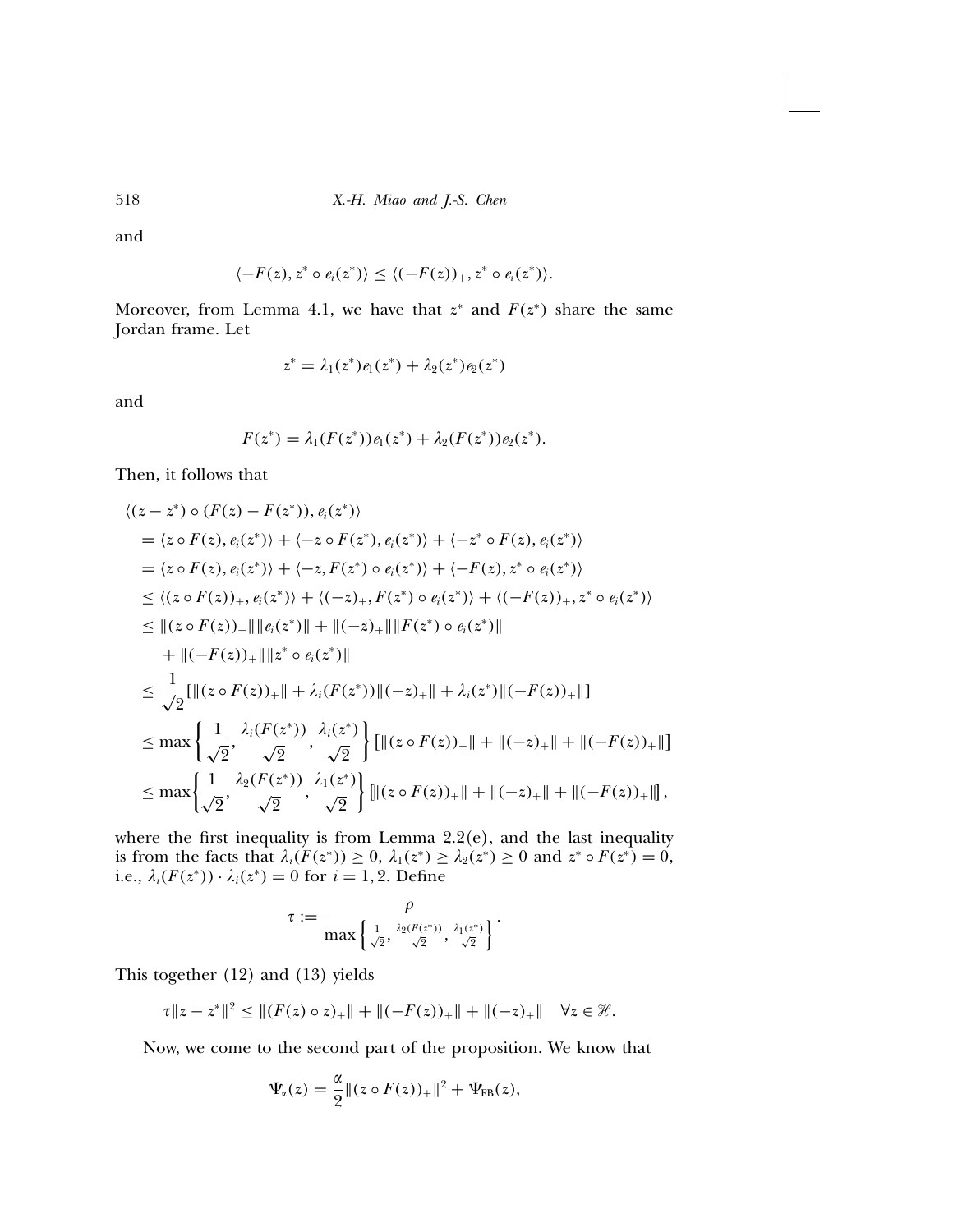which says  $||(z \circ F(z))_+|| \leq \sqrt{\frac{2}{\alpha}} \Psi_\alpha(z)^{1/2}$ . Moreover, from Lemma 2.3, it follows that

$$
\begin{aligned} ||(-F(z))_+|| + ||(-z)_+|| &\le \sqrt{2}(\|( -F(z))_+ \|^2 + \|(-z)_+ \|^2)^{\frac{1}{2}} \\ &\le 2\sqrt{2}\Psi_{\text{FB}}(z)^{1/2} \\ &\le 2\sqrt{2}\Psi_{\alpha}(z)^{1/2} .\end{aligned}
$$

Therefore,

$$
||(F(z) \circ z)_+|| + ||(-F(z))_+|| + ||(-z)_+|| \le \left(\sqrt{\frac{2}{\alpha}} + 2\sqrt{2}\right)\Psi_{\alpha}(z)^{1/2}.
$$

Letting  $\theta = \sqrt{\frac{\sqrt{2}(2\sqrt{\alpha}+1)}{\tau\sqrt{\alpha}}}$  shows the second part result.

The condition  $\alpha > 0$  is necessary in Proposition 4.2. From the proof, we see that  $\theta \to \infty$  as  $\alpha \to 0$ . Thus,  $\alpha \neq 0$  is necessary. In fact, when  $\alpha = 0$ , we have  $\Psi_{\alpha} = \Psi_{FB}$ . This explains that for the FB merit function  $\Psi_{FB}$ , we can not reach our desired result under the same conditions in Proposition 4.2.

### 5. BOUNDEDNESS OF LEVEL SETS

The boundedness of level sets of a merit function is also important since it is a necessary condition to ensures that the sequence generated by a descent method has at least one accumulation point. In this section, we will show the boundedness of level sets of  $\Psi_{FB}$  and  $\Psi_{\alpha}$  under different conditions. The relation between such conditions will be discussed as well.

**Lemma 5.1.** For any  $z^k$ ,  $w^k \in \mathcal{H}$ , let  $\lambda_2(z^k) \leq \lambda_1(z^k)$  and  $\mu_2(w^k) \leq \mu_1(w^k)$ denote the spectral values of  $z^k$  and  $w^k$ , respectively. Then,

(a) if  $\lambda_2(z^k) \to -\infty$  or  $\mu_2(w^k) \to -\infty$ , we have  $\Psi_i \to \infty$  for  $i = 1, 2$ ,

where 
$$
\Psi_1(z) := \frac{1}{2} (\|( -z^k)_+\|^2 + \|(-w^k)_+\|^2)
$$
 and  

$$
\Psi_2(z) := \frac{1}{2} \|\phi_{FB}(z^k, w^k)_+\|^2.
$$

(b) if  $\{\lambda_2(z^k)\}\$  and  $\{\mu_2(w^k)\}\$  are bounded below,  $\lambda_1(z^k) \to \infty$ ,  $\mu_1(w^k) \to \infty$  and  $z^k \geq z^{w^k} \to 0$  as  $k \to \infty$ , then  $\Phi_m(z^k, w^k) \to \infty$  $\frac{z^k}{\|x^k\|} \circ \frac{w^k}{\|w^k\|} \nrightarrow 0 \text{ as } k \rightarrow \infty, \text{ then } \Phi_{FB}(z^k, w^k) \rightarrow \infty.$ 

**Proof.** (a) See [22, Lemma 4.4].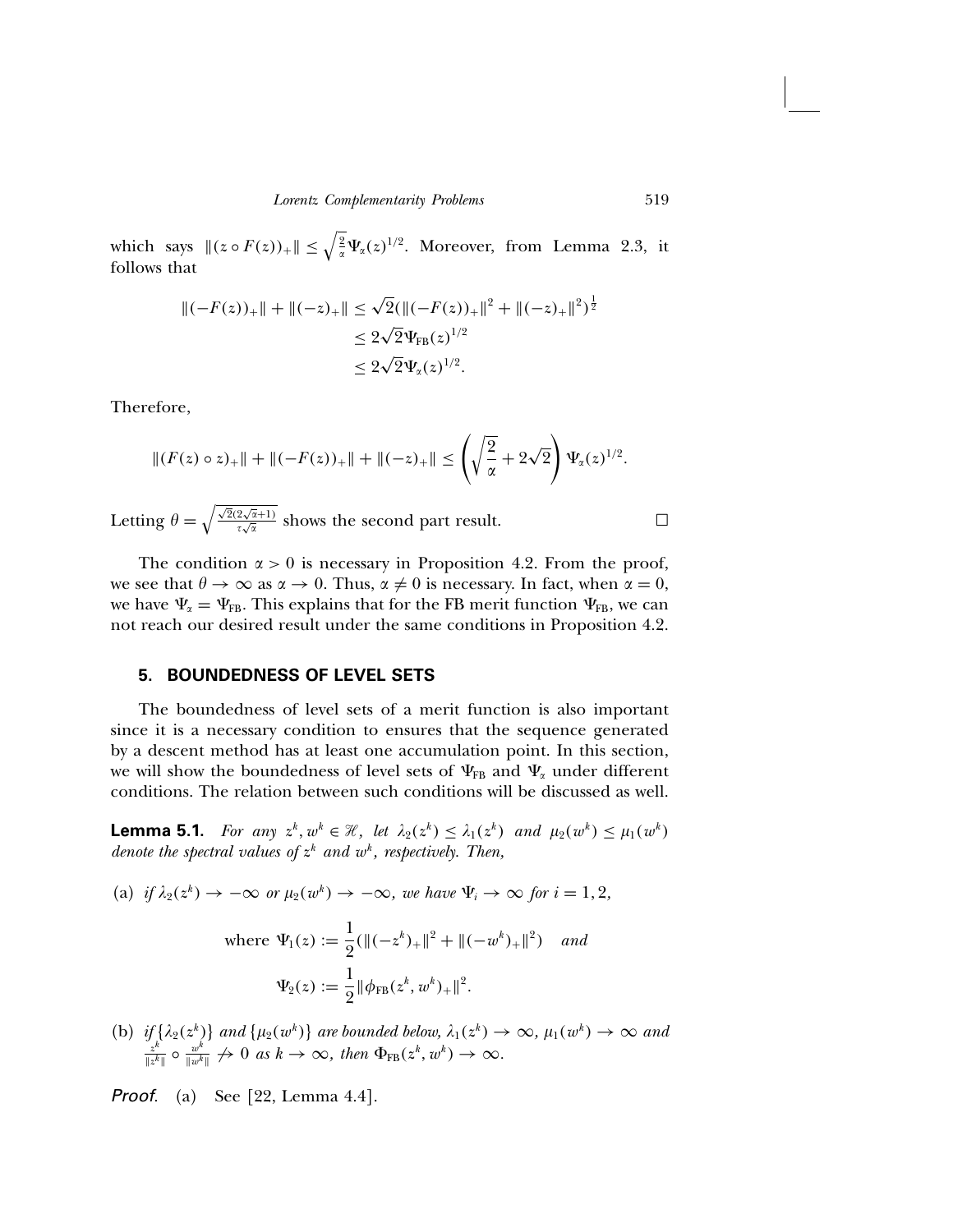(b) Suppose that  $\{\phi_{FB}(z^k, w^k)\}\$ is bounded. Define  $u^k := ((z^k)^2 +$  $(w<sup>k</sup>)<sup>2</sup>)<sup>1/2</sup>$  for each k. From the definition of  $\phi_{FB}$ , we have  $z<sup>k</sup> + w<sup>k</sup> = u<sup>k</sup> - w<sup>k</sup>$  $\phi_{FB}(z^k, w^k)$  for each k. Squaring two sides of the above equality leads to

$$
2z^{k} \circ w^{k} = -2u^{k} \circ \phi_{FB}(z^{k}, w^{k}) + \phi_{FB}^{2}(z^{k}, w^{k}).
$$

Since  $||z^k|| \ge \frac{1}{\sqrt{2}}\lambda_1(z^k)$  and  $||w^k|| \ge \frac{1}{\sqrt{2}}\mu_1(w^k)$ , by the conditions of this lemma, we have

$$
\lim_{k\to\infty}\frac{u^k}{\|z^k\|\|w^k\|}=\lim_{k\to\infty}\left[\frac{(z^k)^2}{\|z^k\|^2\|w^k\|^2}+\frac{(w^k)^2}{\|z^k\|^2\|w^k\|^2}\right]^{1/2}=0.
$$

This together with the boundedness of  $\{\phi_{\text{\tiny FB}}(z^k, w^k)\}$  implies

$$
\lim_{k\to\infty}\frac{2z^k\circ w^k}{\|z^k\|\|w^k\|}=\lim_{k\to\infty}\frac{-2u^k\circ\phi_{\text{FB}}(z^k,w^k)+\phi_{\text{FB}}^2(z^k,w^k)}{\|z^k\|\|w^k\|}=0.
$$

Thus,  $\lim_{k\to\infty} \frac{z^k}{\|z^k\|} \circ \frac{w^k}{\|w^k\|} = 0$ , which contradicts the given assumption. Hence, the conclusion is proved.  $\square$ 

Remark**.** The condition of Lemma 5.1(b) was discussed in Lemma 4.2 of [11] and Lemma 4.1 of [3] in finite-dimensional space as well.

**Condition A** ([18]). For any sequence  $\{z^k\} \subseteq \mathcal{H}$  satisfying  $||z^k|| \to \infty$ , if  $\{\lambda_2(z^k)\}\$ and  $\lambda_2(F(z^k))$  are bounded below, and  $\lambda_1(z^k) \to \infty$ ,  $\lambda_1(F(z^k)) \to$  $\infty$  as  $k \to \infty$ . Then

$$
\limsup_{k\to\infty}\left\langle\frac{z^k}{\|z^k\|},\frac{F(z^k)}{\|F(z^k)\|}\right\rangle>0.
$$

Using Lemma 5.1 and similar arguments as in [3, Proposition 4.2], we may obtain the following propositions, which are the boundedness of level sets for  $\Psi_{FB}$  and  $\Psi_{\alpha}$ , respectively.

**Proposition 5.1.** Let  $\Psi_{FB}$  be given as in (4). Assume that F is a strongly monotone function with modulus  $\mu > 0$  and satisfies condition A. Then, the level set

$$
\mathcal{L}(\gamma) := \{ z \in H \mid \Psi_{FB}(z) \leq \gamma \}
$$

is bounded for all  $\gamma \geq 0$ .

Proof. We prove this result by contradiction. Suppose there exists an unbounded sequence  $\{z^k\} \subseteq \mathcal{L}(\gamma)$  for some  $\gamma \geq 0$ . We claim that the sequence of the smallest spectral values of  $z^k$  and  $F(z^k)$  are bounded below. If not, by Lemma 5.1, we have  $\Psi_i(z^k) \to \infty$  for  $i = 1, 2$ , which implies  $\Psi_{FB}(z^k) \to \infty$ . This contradicts  $\{z^k\} \subseteq \mathcal{L}(\gamma)$ . On the other hand, by the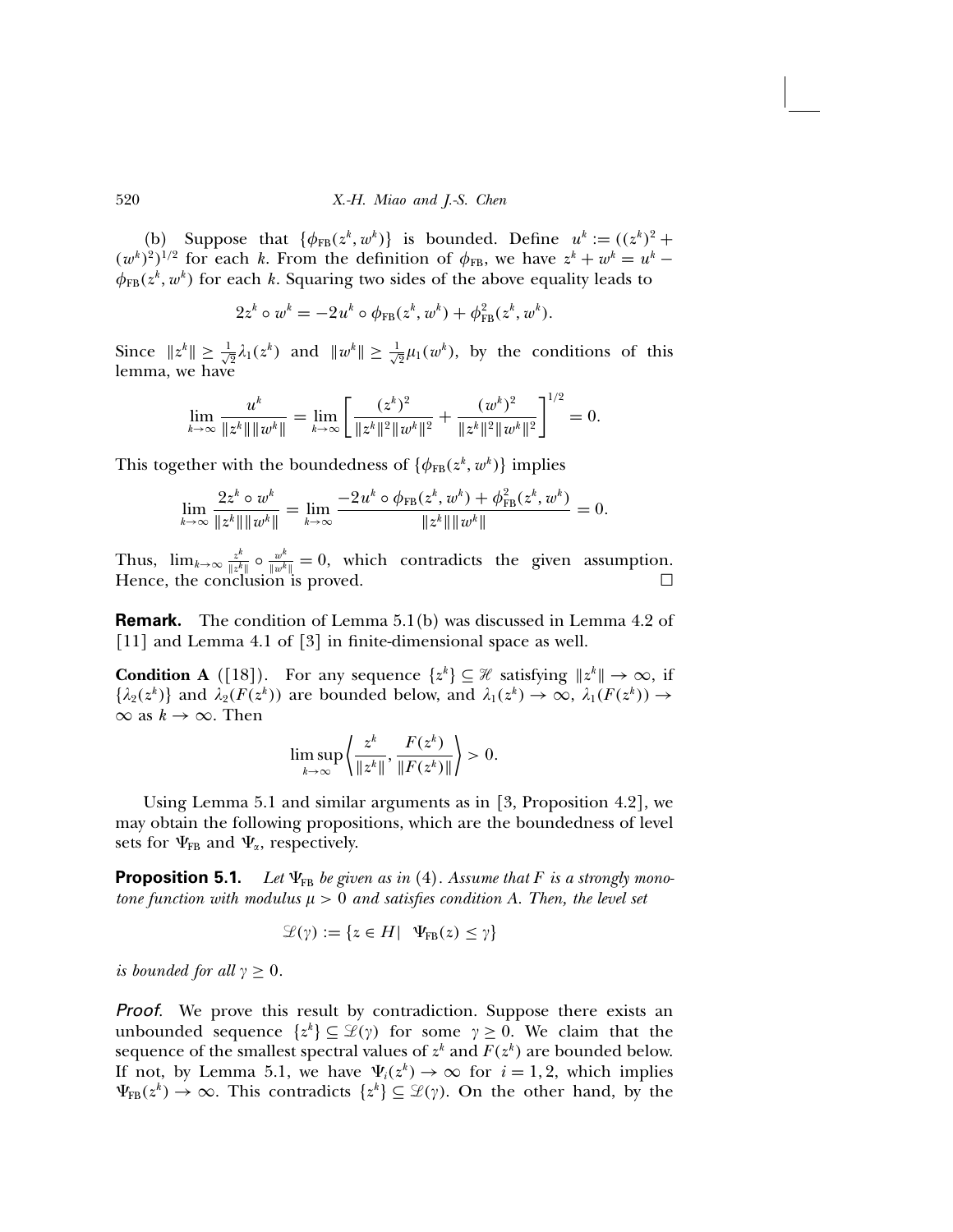strongly monotone property of F, there exists a constant  $\mu > 0$  such that

$$
\begin{aligned} \mu \|z^k\|^2 &\leq \langle z^k, F(z^k) - F(0) \rangle \\ &\leq \|z^k\| \|F(z^k) - F(0)\| \leq \|z^k\| (\|F(z^k)\| + \|F(0)\|). \end{aligned}
$$

This implies that  $\mu \|z^k\| \leq \|F(z^k)\| + \|F(0)\|$ . It follows from unboundedness of  $\{z^k\}$  and boundedness of F that  $\{F(z^k)\}$  is unbounded, which says that  $\lambda_1(z^k) \to \infty$  and  $\lambda_1(F(z^k)) \to \infty$  as  $k \to \infty$ . By condition A, it gives

$$
\limsup_{k\to\infty}\left\{\frac{z^k}{\|z^k\|},\frac{F(z^k)}{\|F(z^k)\|}\right\}>0,
$$

which implies

$$
\limsup_{k\to\infty}\lambda_1\left[\frac{z^k}{\|z^k\|}\circ\frac{F(z^k)}{\|F(z^k)\|}\right]>0.
$$

From this, we have  $\frac{z^k}{\|z^k\|} \circ \frac{F(z^k)}{\|F(z^k)\|} \nrightarrow 0$ . Together with Lemma 5.1(b), we obtain  $\Psi_{FB}(z^k) = \Phi_{FB}(z^k, F(z^k)) \to \infty$ . Hence, this is a contradiction to  $z^k \subseteq$  $\mathcal{L}(\gamma)$ . The proof is complete.

In fact, the condition A and the strong monotonicity of  $F$  in Proposition 5.1 can be replaced by the Lipschitz continuity of F and  $R_{01}$ function. This can be verified as below. Since the sequence of the smaller spectral values of  $z^k$  and  $F(z^k)$  are bounded below, we have  $(-z^k)_+$  and  $(-F(z^k))_+$  are bounded above. For any sequence  $z^k$  satisfying  $||z^k|| \to \infty$ , by the definition of  $R_{01}$ -function, we have

$$
\liminf_{k \to \infty} \frac{\langle z^k, F(z^k) \rangle}{\|z^k\|^2} > 0. \tag{14}
$$

This implies that

$$
\limsup_{k \to \infty} \left\{ \frac{z^k}{\|z^k\|}, \frac{F(z^k)}{\|F(z^k)\|} \right\} \ge \liminf_{k \to \infty} \left\{ \frac{z^k}{\|z^k\|}, \frac{F(z^k)}{\|F(z^k)\|} \right\}
$$
\n
$$
= \liminf_{k \to \infty} \frac{\left\langle z^k, F(z^k) \right\rangle}{\|z^k\|^2} \frac{\|z^k\|}{\|F(z^k)\|} > 0,
$$

where the last inequality is due to  $(14)$  and the Lipschitz continuity of F.

Next, we show the bounded level sets for  $\Psi_{\alpha}$ . As will be seen, it requires F being  $R_{02}$ -function to guarantee this property. In view of the above remark and the fact that every  $R_{01}$ -function is an  $R_{02}$ -function, we see this condition is weaker that in Proposition 5.1, although their proofs are similar.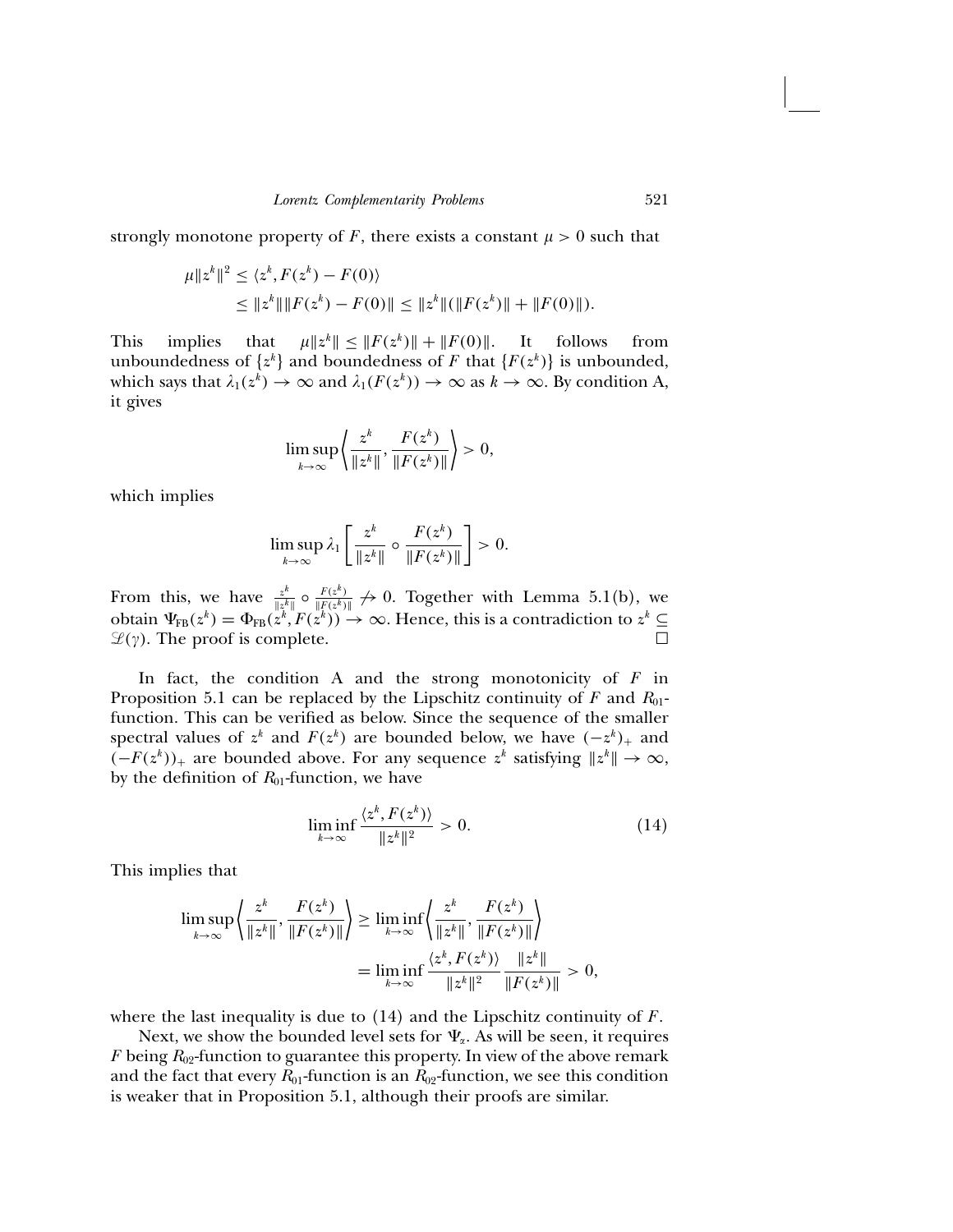**Proposition 5.2.** Let  $\Psi_{\alpha}$  be given as in (5). Suppose that F is an  $R_{02}$ -function. Then, the level sets

$$
\mathscr{L}(\gamma) := \{ z \in \mathscr{H} \mid \Psi_{\alpha}(z) \leq \gamma \}.
$$

is bounded for all  $\gamma > 0$ .

Proof. We prove this result by contradiction again. Suppose there exists an unbounded sequence  $\{z^k\} \subseteq \mathcal{L}(\gamma)$  for some  $\gamma \geq 0$ . We claim that the sequence of the smaller spectral values of  $z^k$  and  $F(z^k)$  are bounded below. In fact, if not, by Lemma 5.1, we have  $\Psi_i(z^k) \to \infty$  for  $i = 1, 2$ , which says  $\Psi_{\alpha}(z^k) \to \infty$ . This contradicts  $\{z^k\} \subseteq \mathcal{L}(\gamma)$ . Therefore,  $\{(-z^k)_+\}$  and  ${(-F(z<sup>k</sup>))<sub>+</sub>}$  are bounded above. Thus, for any sequence  $\{z<sup>k</sup>\}$  satisfying  $||z^k||$  → ∞, we have

$$
\frac{(-z^k)_+}{\|z^k\|} \to 0 \quad \text{and} \quad \frac{(-F(z^k))_+}{\|z^k\|} \to 0.
$$

By the definition of  $R_{02}$ -function, we have

$$
\liminf_{k\to\infty}\frac{\lambda_1(z^k\circ F(z^k))}{\|z^k\|^2}>0.
$$

This implies that  $\lambda_1(z^k \circ F(z^k)) \to \infty$ . Hence,  $\|(z^k \circ F(z^k))_+\| \to \infty$ . This together with definition of  $\Psi_{\alpha}$ , which leads to  $\Psi_{\alpha}(z^{k}) \to \infty$ . This contradicts  $\{z^{k}\} \subseteq \mathcal{L}(\nu)$ . Therefore, the desired result is proved. contradicts  $\{z^k\} \subseteq \mathcal{L}(\gamma)$ . Therefore, the desired result is proved.

#### 6. CONCLUDING REMARKS

In this article, we have studied the Lorentz cone complementarity problems in real Hilbert space for which we prove the same growth of FB and NR merit functions, provide a global error bound for the solutions via two kinds of merit functions, and discuss the property of the bounded level sets of these two kinds of merit functions under different conditions. Such results will be helpful and useful for further designing solution methods for solving problem (1).

#### REFERENCES

- 1. S.-J. Bi, S.-H. Pan, and J.-S. Chen (2010). The same growth of FB and NR symmetric cone complementarity functions. To appear in Optimization Letters. DOI: 10.1007/s11590-010-0257 z2011
- 2. Y.-L. Chang, S.-H. Pan, and J.-S. Chen (2009). Strong semismoothness of FB SC complementarity function. Submitted.